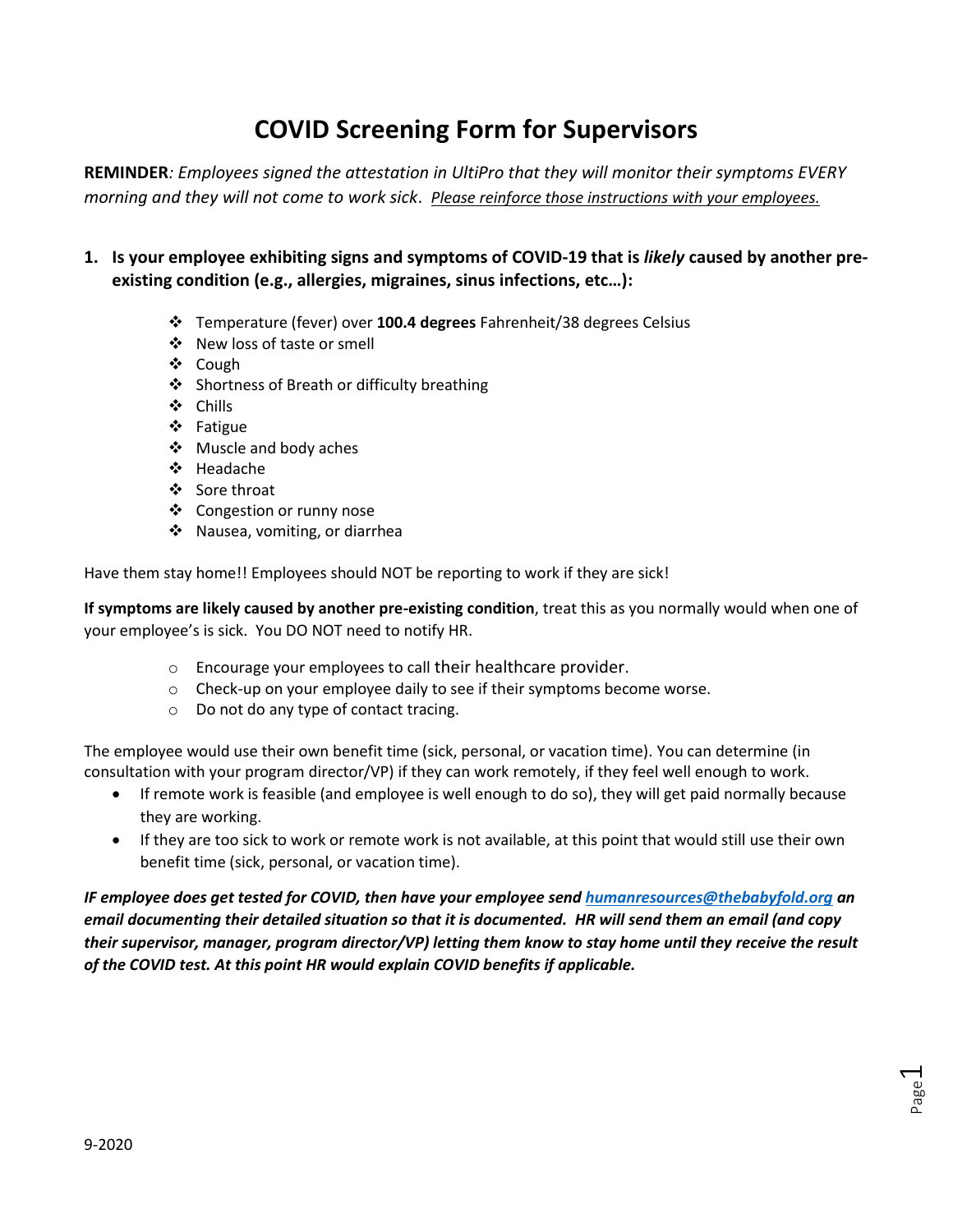# **2. Is your employee exhibiting signs and symptoms of COVID-19 that are** *not* **caused by another pre-existing condition?**

- Temperature (fever) over 100.4 degrees Fahrenheit/38 degrees Celsius
- ❖ New loss of taste or smell
- ❖ Cough
- Shortness of Breath or difficulty breathing
- Chills
- Fatigue
- Muscle and body aches
- Headache
- ❖ Sore throat
- ❖ Congestion or runny nose
- ◆ Nausea, vomiting, or diarrhea

**If symptoms are not likely caused by another pre-existing condition**, please instruct staff to call their healthcare provider for further instructions. Again, you DO NOT need to notify HR at this point.

o Do not do any type of contact tracing.

Your employee would use their own benefit time (sick, personal, or vacation time). You can determine (in consultation with your program director/VP) if they can work remotely, if they feel well enough to work.

- If remote work is feasible (and employee is well enough to do so), they will get paid normally because they are working.
- If they are too sick to work or remote work is not available, at this point that would still use their own benefit time (sick, personal, or vacation time).

*IF employee does get tested for COVID, then have your employee send [humanresources@thebabyfold.org](mailto:humanresources@thebabyfold.org) an email documenting their detailed situation so that it is documented. HR will send them an email (and copy their supervisor, manager, program director/VP) letting them know to stay home until they receive the result of the COVID test. At this point, HR would explain COVID benefits if applicable.*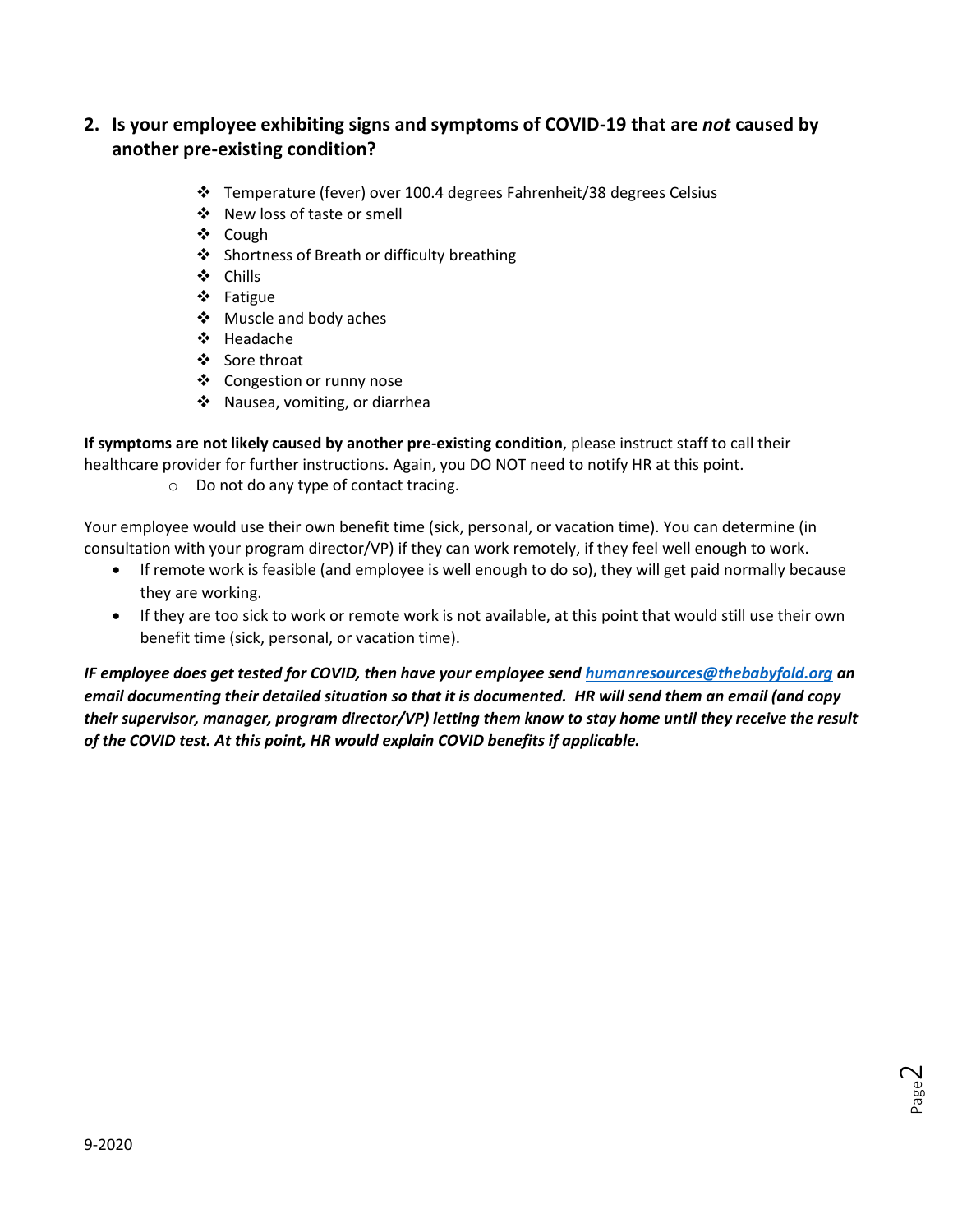- **3. Your employee does not have any symptoms, but had close contact with someone that is suspected (e.g., showing symptoms and they themselves have had direct contact with someone who is COVID-19 positive) of having COVID-19 OR tested positive for COVID-19. Close contact includes:**
	- $\div$  Being within 6 feet of a person with COVID-19 for more than 15 total minutes.
	- Living in the same household as a person with COVID-19.
	- ❖ Caring for a person with COVID-19.
	- ❖ Being in direct contact with secretions from a person with COVID-19 (e.g. being coughed on, kissing, sharing utensils, etc.).
	- *Being in close contact (as described above) in the 48 hours before a person with COVID-19 developed symptoms or tested positive for COVID-19.*
	- Instruct staff to call their healthcare provider for further instructions.
	- Contact your program director/VP to let them know that an employee has had close contact with someone that is suspected of having COVID-19.
	- **If employee is onsite**, program director/VP will instruct employee to leave campus. You can determine (in consultation with your program director/VP) if they can work remotely, if they feel well enough to work.
		- $\circ$  If remote work is feasible (and employee is well enough to do so), they will get paid normally because they are working.
		- o If remote work is not feasible, HR will address COVID benefits when notified of the situation.
	- **If employee is currently working remote**, you can determine (in consultation with your program director/VP) if they can **continue** to work remotely, if they feel well enough to work.
		- $\circ$  If remote work is feasible (and employee is well enough to do so), they will get paid normally because they are working.
	- Do not do any contact tracing yet.
	- *Instruct your employee send [humanresources@thebabyfold.org](mailto:humanresources@thebabyfold.org) an email indicating their detailed situation so that the exposure is documented. HR will send them an email (and copy their supervisor, manager, program director/VP) letting them know the protocol and COVID benefits. Please refer to the chart for details.*

## **4. Your employee had close contact with someone that tested positive for COVID-19. Close contact includes:**

- Being within 6 feet of a person with COVID-19 for more than 15 total minutes.
- Living in the same household as a person with COVID-19.
- ❖ Caring for a person with COVID-19.
- ❖ Being in direct contact with secretions from a person with COVID-19 (e.g. being coughed on, kissing, sharing utensils, etc.).
- *Being in close contact (as described above) in the 48 hours before a person with COVID-19 developed symptoms or tested positive for COVID-19.*

Page ന

- Instruct staff to call their healthcare provider for further instructions.
- Contact your program director/VP to let them know that an employee has had close contact with someone that tested positive of having COVID-19.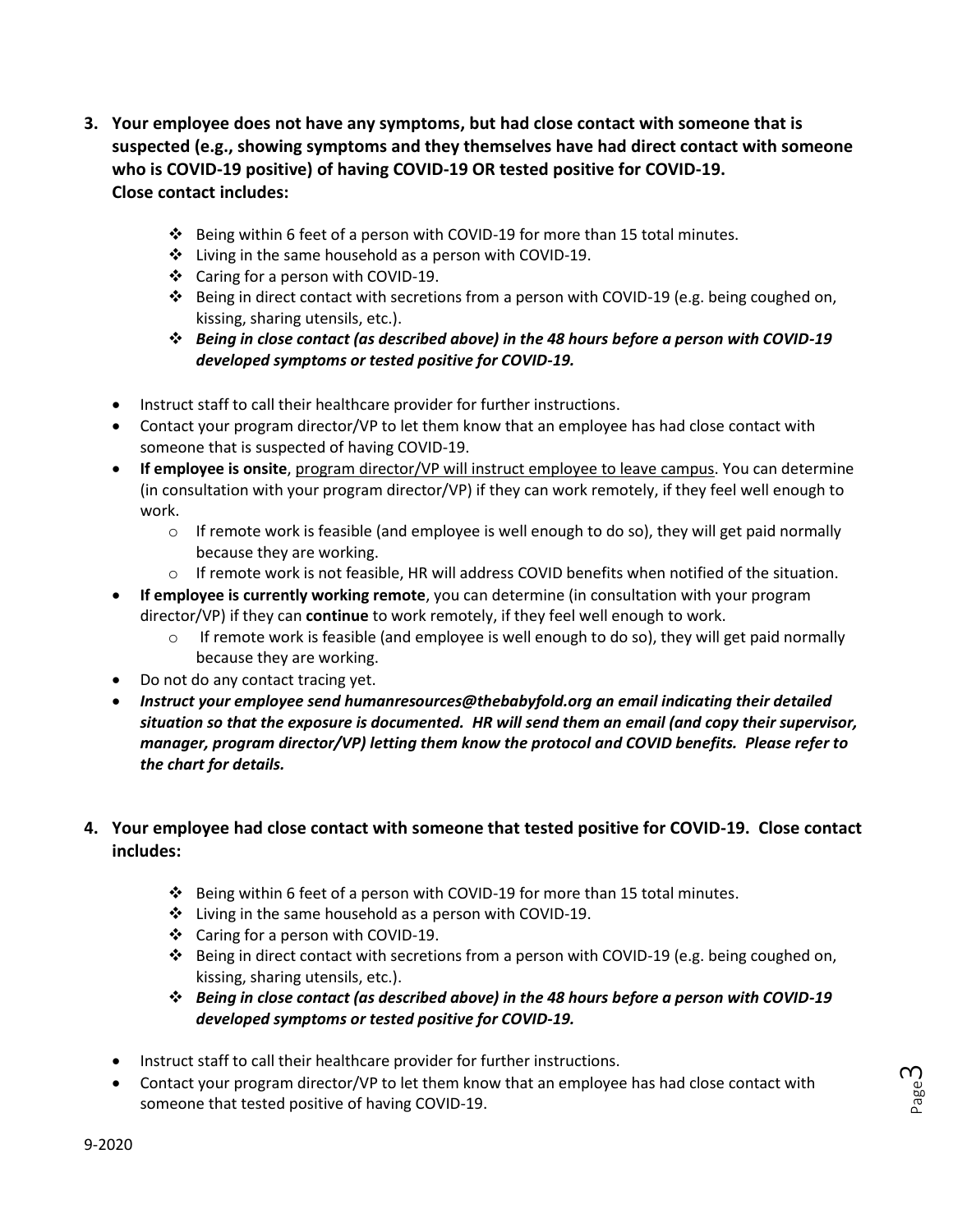- **If employee is onsite**, program director/VP will instruct employee to leave campus. You can determine (in consultation with your program director/VP) if they can work remotely, if they feel well enough to work.
	- $\circ$  If remote work is feasible (and employee is well enough to do so), they will get paid normally because they are working.
	- $\circ$  If remote work is not feasible, HR will address COVID benefits when notified of the situation.
- **If employee is currently working remote**, you can determine (in consultation with your program director/VP) if they can **continue** to work remotely, if they feel well enough to work.
	- $\circ$  If remote work is feasible (and employee is well enough to do so), they will get paid normally because they are working.
- Do not do any contract tracing yet.
- *Instruct your employee send [humanresources@thebabyfold.org](mailto:humanresources@thebabyfold.org) an email indicating their detailed situation so that the exposure is documented. HR will send them an email (and copy their supervisor, manager, program director/VP) letting them know the protocol and COVID benefits. Please refer to the chart for details*.
- **5. Your employee does not have any symptoms and did not have "close" contact with anyone that was COVID positive, or displayed COVID-like symptoms.**

#### **However, they want to go and get tested for various reasons (e.g., attended a funeral or reunion, traveled, piece of mind, etc…):**

- Employee will need to follow their department's protocols that are established when they have a medical appointment during the normal work day (using their own sick time, flex time, etc…).
- Employee can report to work while waiting for the result of the test.
- Do not notify HR at this point.

*IF their test comes back positive, then have your employee send [humanresources@thebabyfold.org](mailto:humanresources@thebabyfold.org) an email indicating their detailed situation so that the exposure is documented. HR will send them an email (and copy their supervisor, manager, program director/VP) letting them know their options. At this point, HR would explain COVID benefits. Please refer to the chart for details.*

You will also need to work with your program director/VP to conduct contact tracing for exposure at work.

- $\circ$  Program director/VP notifies employees that had "close" contact with an employee at work and instruct those employees that they need to quarantine AND program director/VP sends [humanresources@thebabyfold.org](mailto:humanresources@thebabyfold.org) an email indicating that they had exposure so that is documented.
- $\circ$  HR will send them an email (and copy their supervisor, manager, program director/VP) with official quarantine notice and letting them know their options.